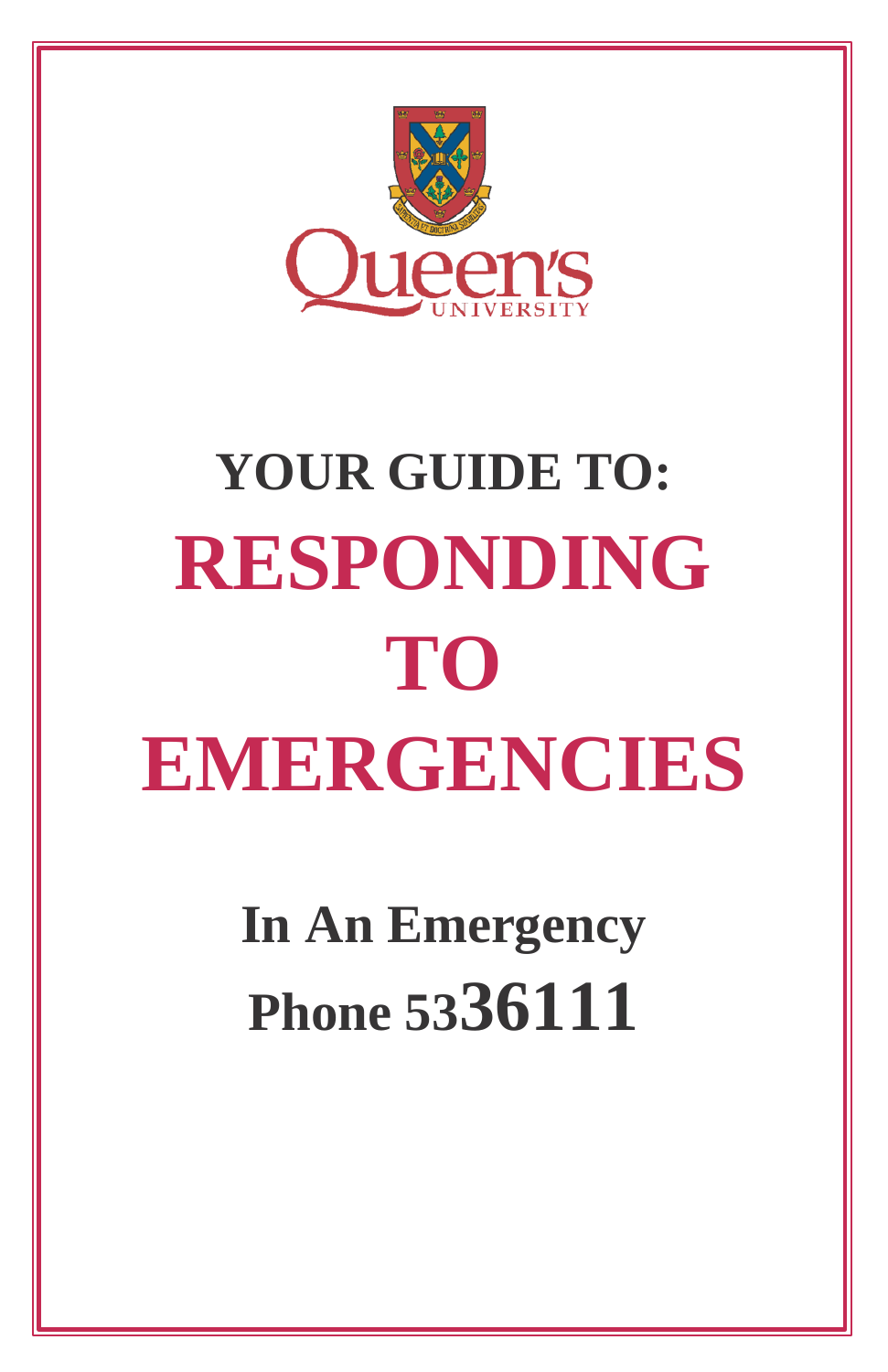

## **On-Campus Emergencies Phone Number**

| <b>Campus Security and Emergency Services</b>        | 36111                    |
|------------------------------------------------------|--------------------------|
| <b>Emergency Response</b>                            |                          |
| Fire, First Aid, Crimes in Progress                  |                          |
| <b>Personal Safety</b>                               |                          |
| <b>Bomb Threats</b>                                  |                          |
| <b>Alarm Systems</b>                                 |                          |
| <b>Vehicle Accidents</b>                             |                          |
| <b>Maintenance Emergencies Queen's Fix-it</b>        | Residence 33155<br>77301 |
| For Employees and Students Campus Security Safe Walk | 36080                    |
| <b>Environmental Health &amp; Safety</b>             | 32999                    |
| <b>Your Supervisor's Phone Number</b>                |                          |
| <b>Other Important Numbers</b>                       |                          |
| <b>Emergency</b>                                     | 911                      |
| Kingston City Police - non-emergency                 | 613-549-4660             |
| <b>Crime Stoppers</b>                                | 1-800-222-8477           |
| <b>Sexual Assault Centre Kingston</b>                | 1-877-544-6424           |
| <b>Employee Assistance Program</b>                   | 1-800-387-4765           |
| <b>Human Rights Office</b>                           | 36886                    |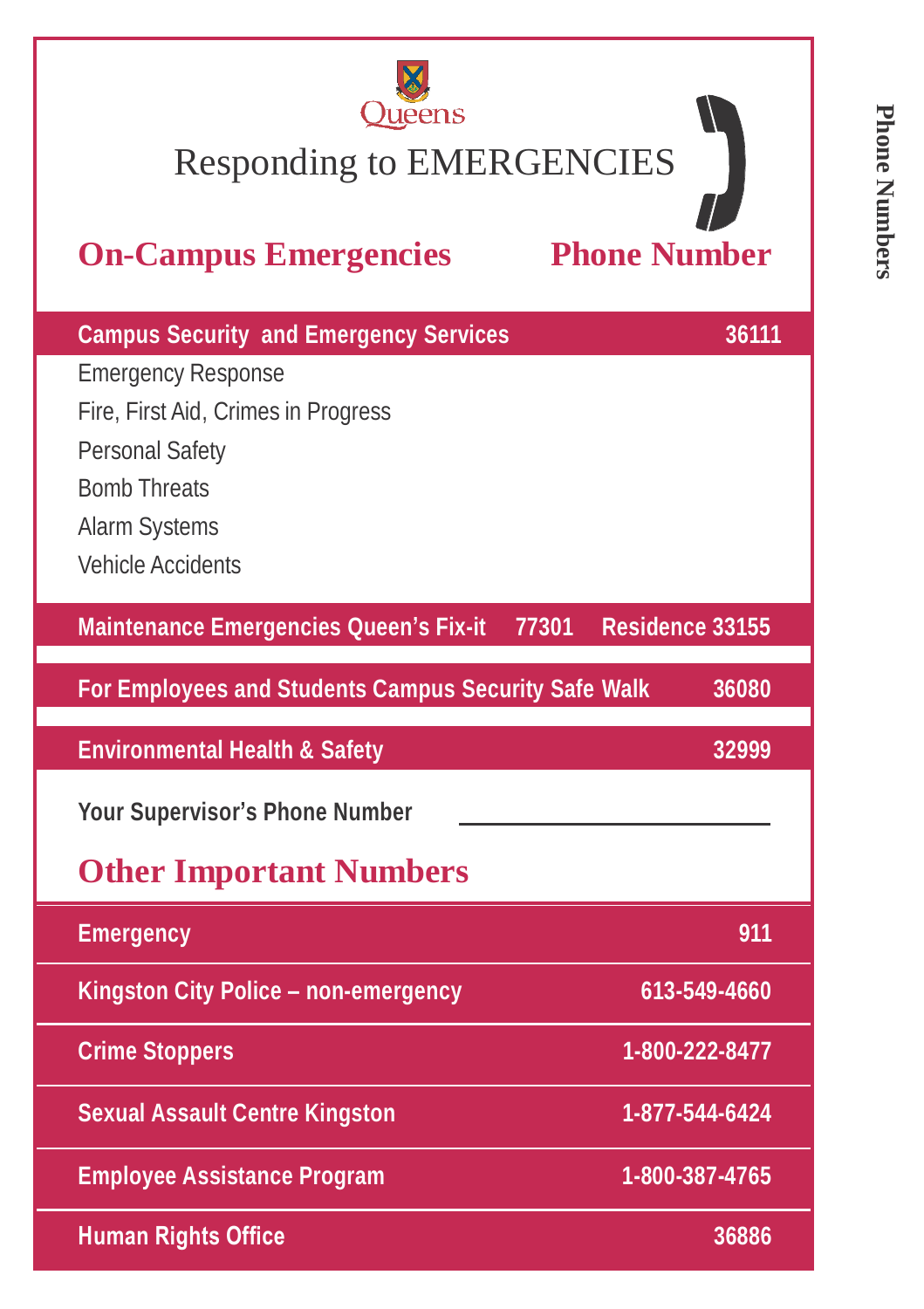

### How To Stay Informed

**Campus Wide Emergency Information**

Information will be available and updated at the following locations:

Queen's Status Line 613-533-3333 Your Queen's email account **and Contact Contact Contact Contact Contact Contact Contact Contact Contact Contact Contact Contact Contact Contact Contact Contact Contact Contact Contact Contact Contact Contact Contact Contac** Queen's [Web PG](mailto:@queensu.ca) **[www.queensu.ca](http://www.queensu.ca/)** 

SeQure (Queen's Student Safety App)

| Listening to local radio |  |  |
|--------------------------|--|--|
|                          |  |  |

Bob (103.7 FM)

CKLC (1380 AM)

Fly (98.3 FM)

Joe (96.3 FM)

K-Rock (105.7 FM)

Kix (102.7 FM)

Oldies 960 (960 AM)

The Border (106.7 FM)

The Drive (98.9)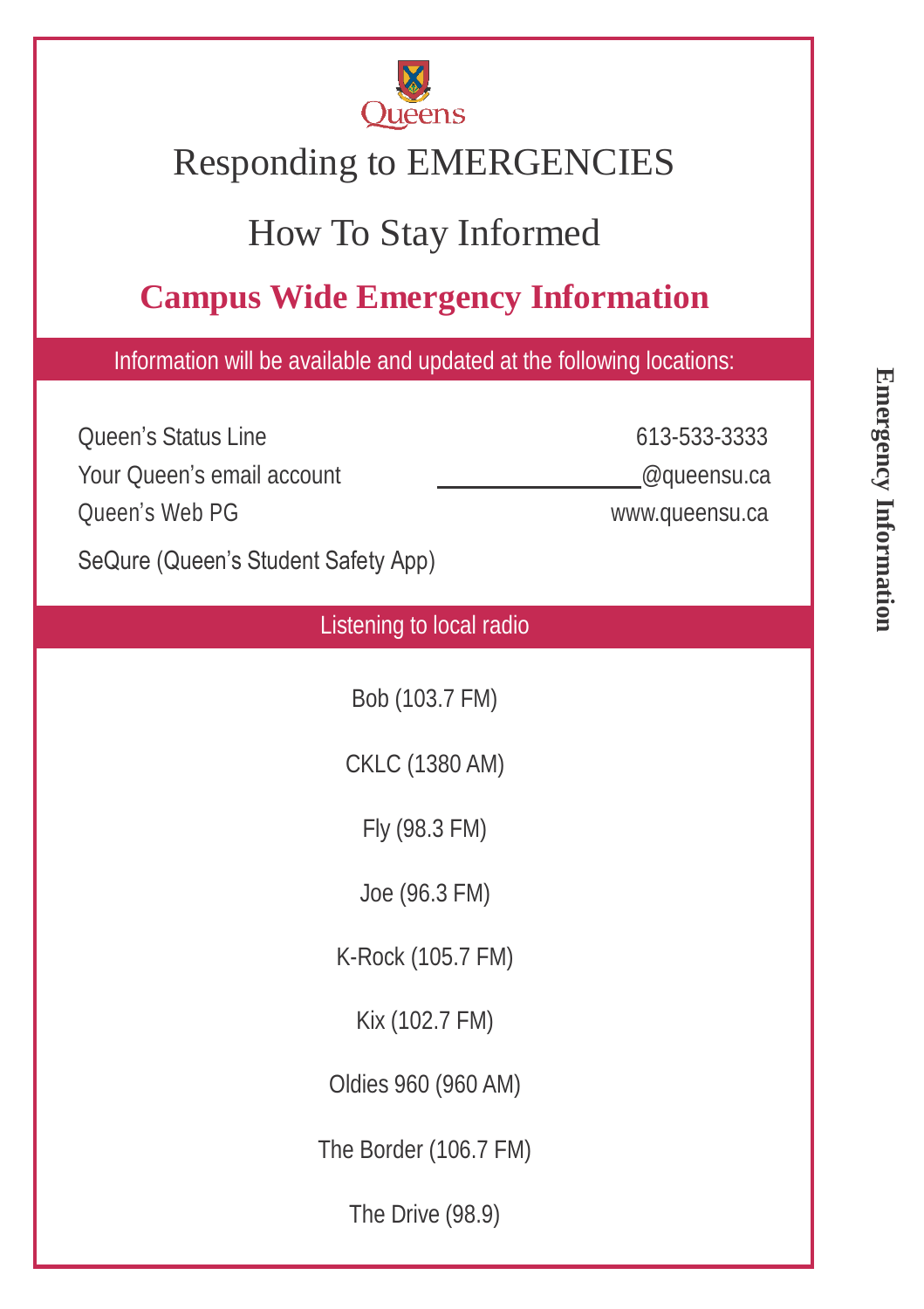

## Fire Evacuation

**Be Prepared**

**Know your Evacuation Route and Alternate Route Remain Calm**

#### **If you discover a fire:**

- **•** close the door to the fire area
- **•** pull the nearest fire alarm
- **•** leave the building immediately by the nearest safe exit
- **•** proceed to an assembly area across the street and away from the building
- **•** do not re-enter the building until the 'all clear' signal is given

#### **Upon hearing an alarm:**

- **•** always leave the building immediately by the designated exit, or the nearest safe alternative exit, if the primary exit is dangerous
- **•** do not use the elevators
- **•** proceed to an assembly area at least 100 feet from the exit
- **•** keep entrance ways, access ways and the roadway clear
- **•** await instructions from Campus Security
- **•** when the 'all clear' signal is given, re-enter the building through the main entrance

#### **If you encounter smoke:**

- **•** crouch low to the floor and take shallow breaths
- **•** if possible, place a moist cloth over your nose and mouth
- **•** proceed to the nearest safe exit

#### **If you are trapped by a fire:**

- it may be safer to stay in your office area
- let someone know that you are there. If your phone is working, dial 911 and tell them about your location.
- if you can open your window, hang a bed sheet out of the window to signal the Fire **Department**
- a closed door can provide good protection against fire and smoke.

#### **Use anything that you can find to seal cracks (towels, clothing, etc.)**

• if smoke enters the room, crouch low. Remember that heat and gases rise.

#### **Other…**

- do not use elevators
- do not re-enter until the 'all clear signal' is given
- fire extinguishers are intended only for small fires. Keep yourself between the fire and the exit.
- assist those with physical disabilities to the nearest fire exit stairwell, which provides a safe refuge until firefighters arrive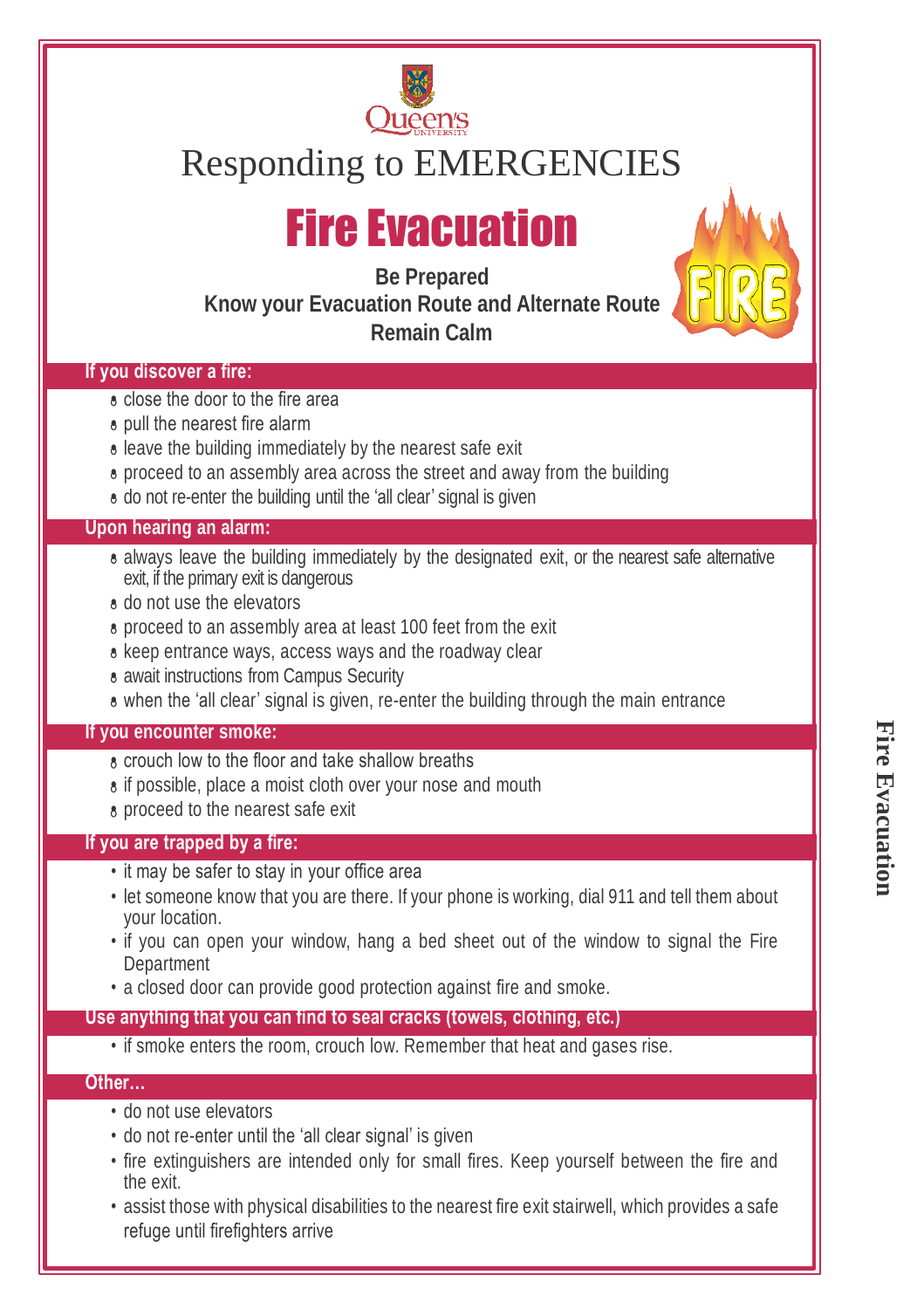

## Medical Emergencies

**Serious medical emergencies:**

- ensure your own safety and that of the injured person
- call 36111 (Emergency Report Centre)
- advise the Emergency Report Centre (ERC) of the nature of the injury or illness and location (building, street address and floor/ room number)
- do not move injured person unless there is a high risk of further injury or death
- keep calm and do not leave person unattended
- call for assistance from qualified first aid/CPR provider

### **Minor medical emergencies:**

- provide first aid, if qualified
- first aid responder, by calling Campus Security and Emergency Services, can arrange for an ambulance if required
- after you have dealt with the situation, complete a Workplace Safety & Insurance Board (WSIB) Report of Injury/Disease – which can be obtained from your supervisor
- report the incident to your supervisor and assist with the completion of an Incident Report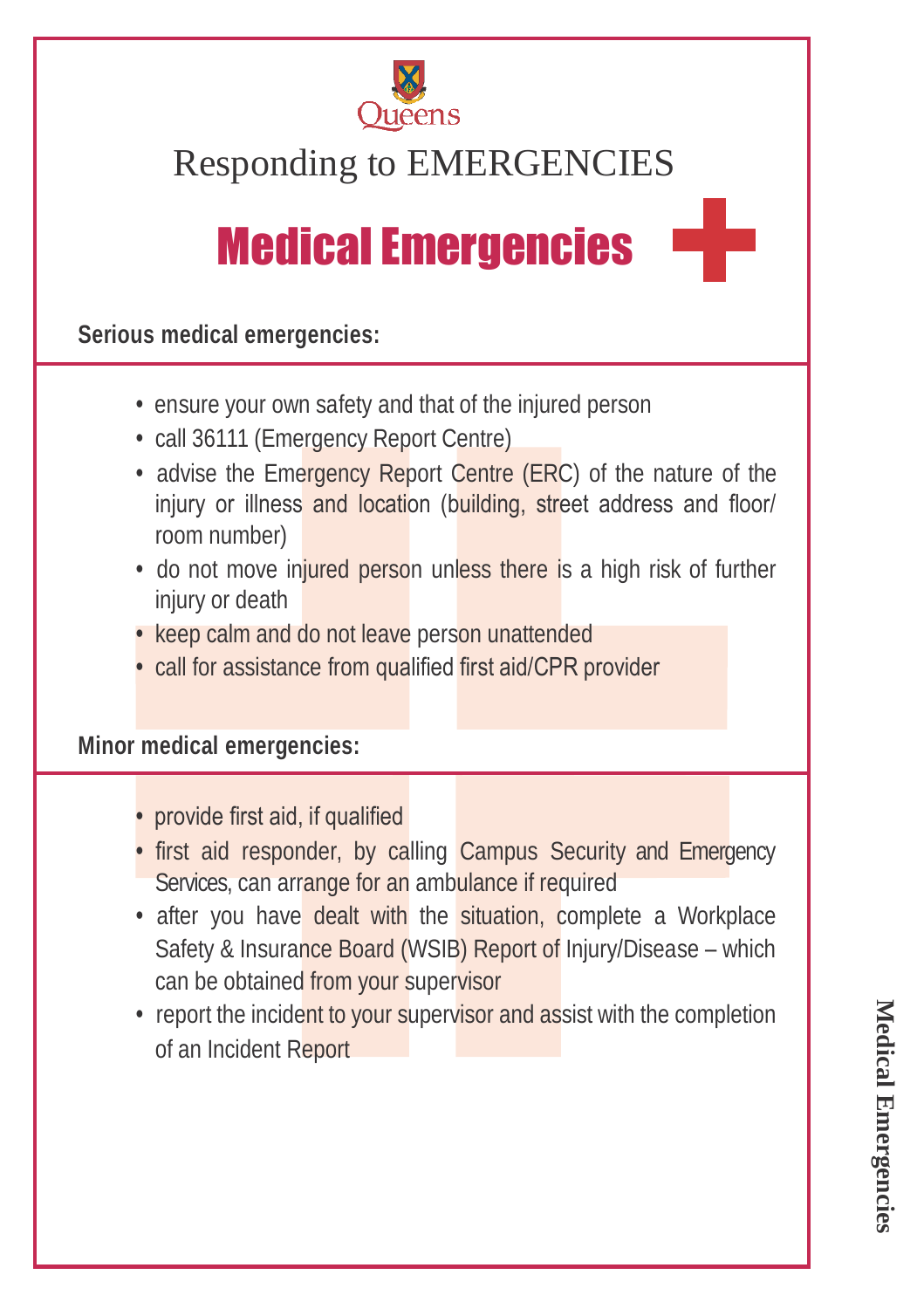





Queen's University has a policy on workplace violence, as well as harassment and discrimination. You can find links to the policies on Campus Security and Emergency Service's website **<http://www.queensu.ca/security/>**

Workplace violence is any act that results in threatened or actual harm to people or property in the workplace.

http://www.labour.gov.on.ca/english/hs/sawo/pubs/fs\_workplaceviolence.php

### **If someone is angry or hostile:**



- stay calm and listen attentively
- maintain eye contact
- be courteous and patient
- keep the situation in your control

### **If someone is swearing, shouting and threatening:**

- discreetly signal a co-worker or a supervisor that you need help
- do not make any calls yourself
- have someone call Campus Security at 36111

### **If someone is threatening you with a weapon:**

- **•** stay calm, quietly signal for help
	- maintain eye contact
		- stall for time
		- keep talking but follow instructions
	- **b don't try to grab the weapon** 
		- watch for a safe chance to escape
- **•** call 911

### **If you are not directly involved:**

- call Campus Security at 36111
- evacuate the immediate area to ensure the safety of others
- seek the assistance of your supervisor for support and assistance

**The most effective way of protecting yourself from workplace violence is to recognize the warning signs and report every incident, no matter how minor, so that action can be taken to address the situation.**

### **Warning signs:**

- direct or veiled threats of harm, intimidation, belligerent, harassing or other inappropriate and aggressive behavior
- bringing and/or brandishing a weapon at work or school, making inappropriate references to/or a fascination with weapons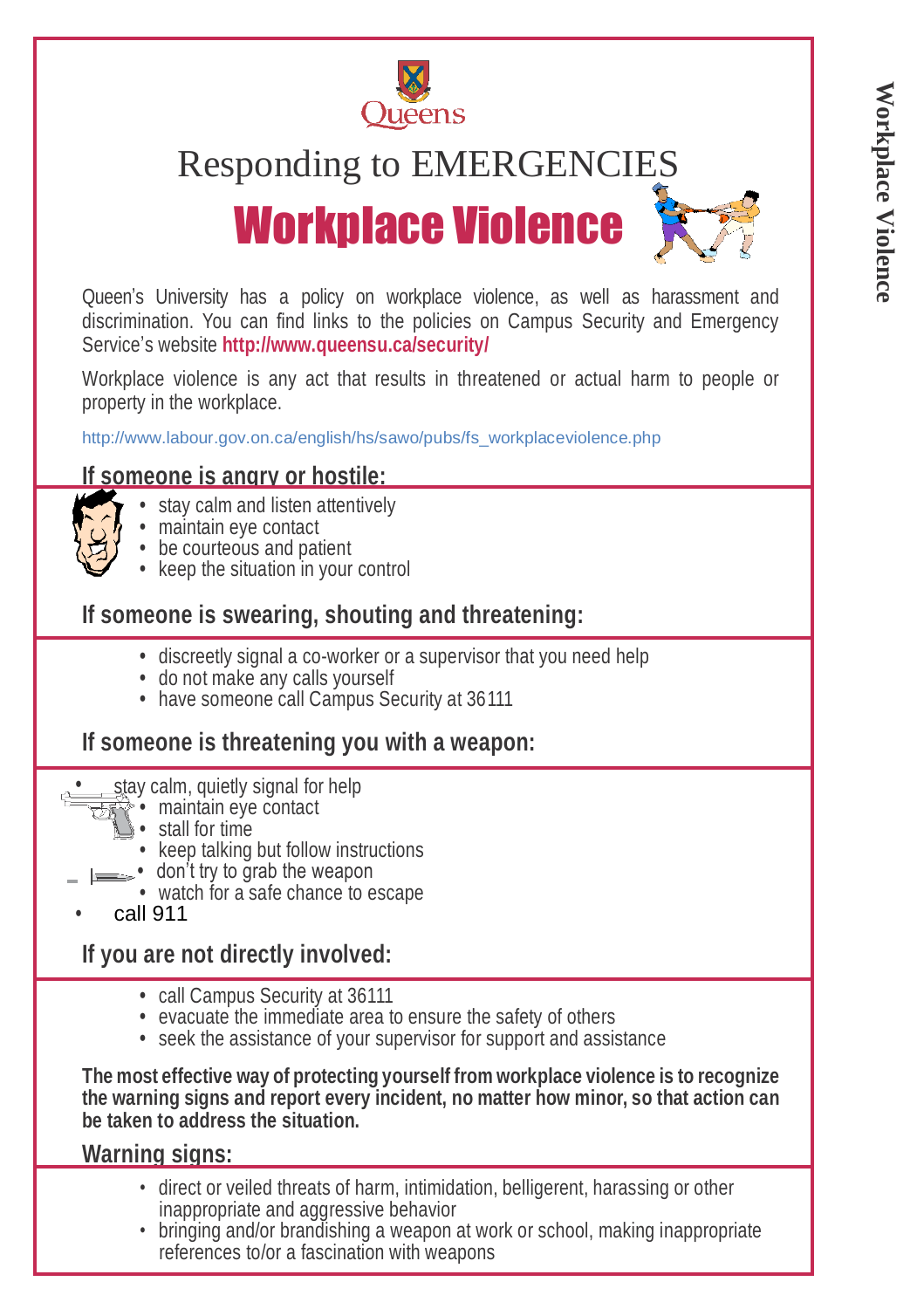

## Active Threat on Campus:

### What Should I Do?

- Remain Cal m .
- If you are not at risk of injury during a hostile situation and communication is available, call 91 1 .
- Remove yourself from any open area and move to the closest safe location.
- If unable to notify the Kingston Police or Campus Security, summon help discreetly by any means at your disposal.
- Lock your office/classroom and barricade the door.
- Close and stay away from windows, turn off the lights & audio equipment, ringers on cell phones and have occupants sit on the floor.
- Do not sound the fire alarm!
- Do not leave your secure area until notified by the Kingston Police or Campus Security. Avoid open areas and be as quiet as possible.
- Once the Kingston Police or Campus Security and Emergency Services arrive, follow all of their instructions quickly and quietly.
- During a hostile situation if the Fire Alarm sounds, do not evacuate unless you smell smoke or sus pect fire.
- Trust your intuition. Every situation is different and every person's response is an individual de cision.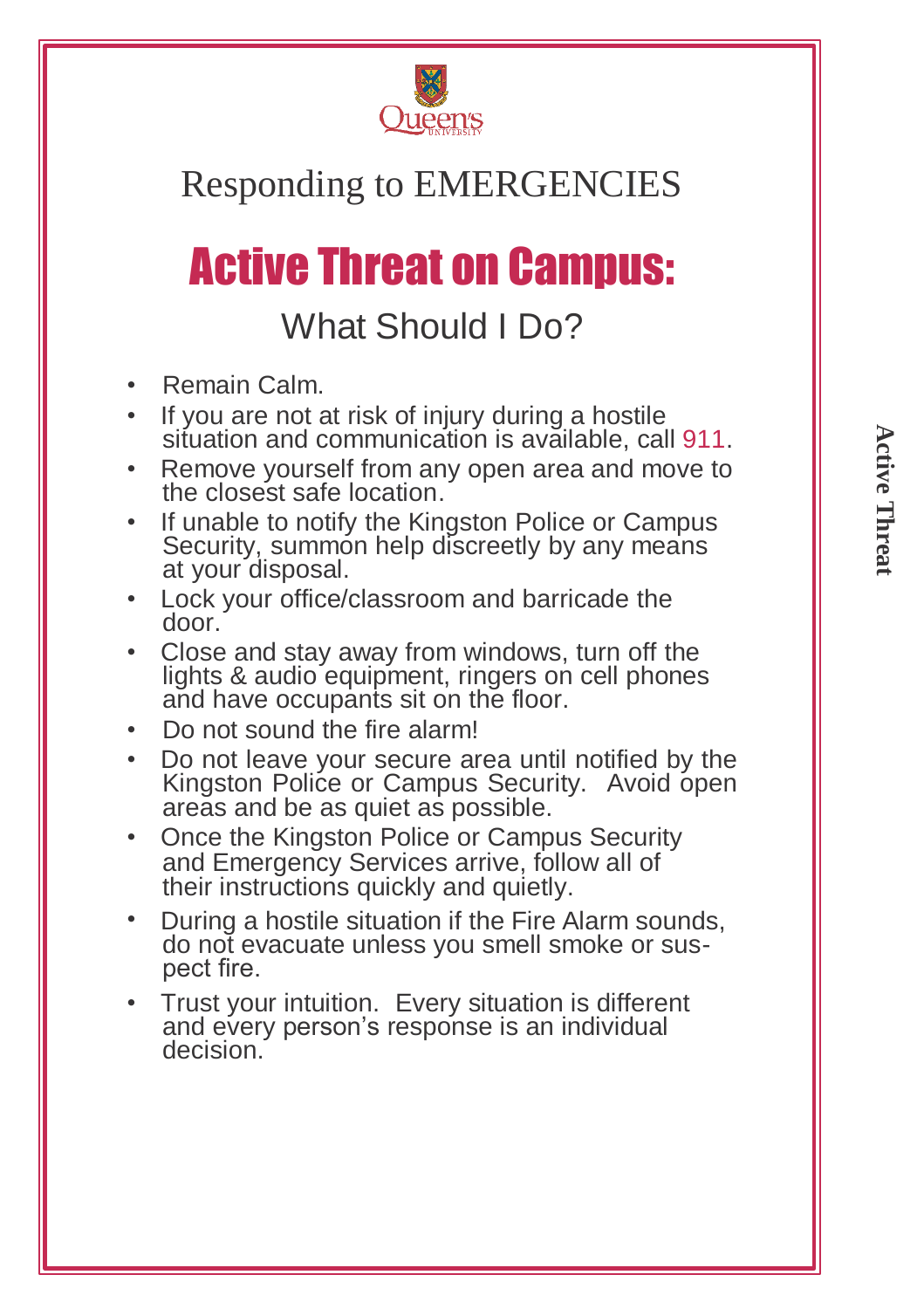

## Emergency Notification System

**On campus "real-time" Emergency Notification Systems (ENS) disseminate clear information before, during and after emergency situations.**

**A public address system using a siren signal followed by voice instructions will alert the campus community to take shelter and, if safe to do so, check one of the current Emergency Notification Platforms (Queen's Web site, University Status Line, Queen's Email Account, QDIN Panels) for information/instructions.**

#### **What types of emergencies does the ENS indicate?**

Unsafe conditions such as: severe weather and environmental hazard or an armed individual on campus.

#### **What should I do when I hear the ENS?**

When you hear the sirens you should seek shelter immediately.

Follow guidelines for **Active Threat on Campus: What Should I Do?**, located in your copy of Responding to EMERGENCIES booklet.

Remain inside until the sirens stop and you hear the "**all clear**" notification.

Check the Queen's Notification Platforms for information.

If you hear a siren test, do not take any action.

### **When is the Outdoor Warning System Tested?**

The sirens are tested yearly.

The Queen's community will be notified by email, and web postings, of the scheduled tests.

**Please visit the Emergency Notification System webpage for more details about the various P.A. System activation types, a map showing the siren locations, and to hear an example of the siren sounds: <http://www.queensu.ca/security/ens.html>**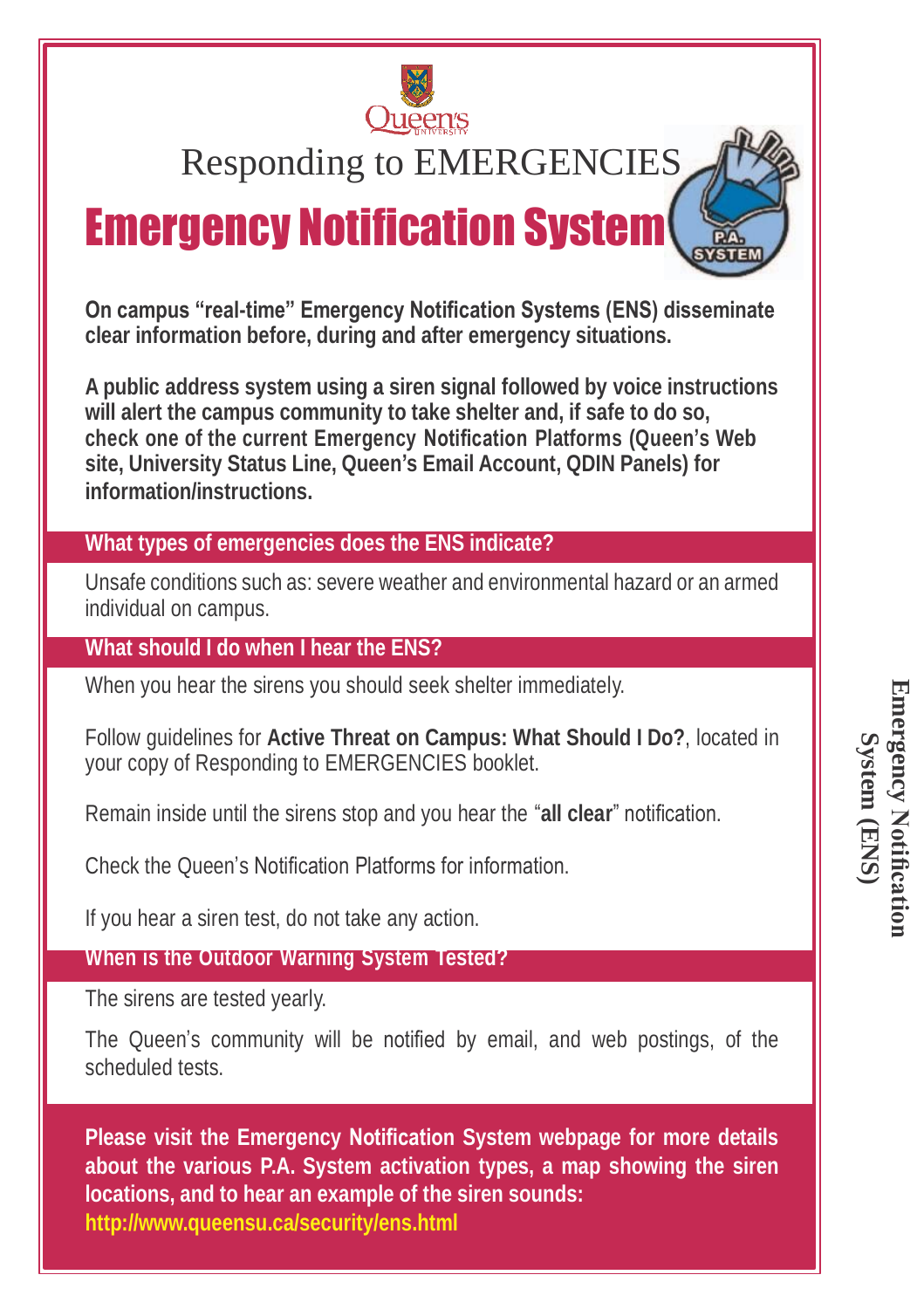

Bomb Threat Checklist

**Time of Call**

**Phone Number**

**Where is the bomb located?** 

**When will it explode?**

**What does it look like?**

### **Information about the caller**

| <b>Gender</b>                                                                      |                | <b>Estimated Age</b>      | <b>Manner</b> |                                                          |                                | <b>Condition</b>           |
|------------------------------------------------------------------------------------|----------------|---------------------------|---------------|----------------------------------------------------------|--------------------------------|----------------------------|
| M<br>F                                                                             |                |                           |               | <b>Calm Excited</b>                                      |                                | Normal Intoxicated         |
| <b>Undetermined</b>                                                                |                |                           | Vulgar        | <b>Nice</b>                                              |                                | <b>Confused Challenged</b> |
|                                                                                    | <b>Diction</b> |                           | <b>Speech</b> |                                                          | <b>Accent/Language</b>         |                            |
|                                                                                    | Good           | Poor                      | Fast          | <b>Slow</b>                                              |                                |                            |
|                                                                                    | <b>Nasal</b>   | Lisp                      |               | <b>Slurred</b>                                           |                                |                            |
| <b>Any Background Noise?</b>                                                       |                | <b>Familiar with you?</b> |               |                                                          | <b>Familiar with the area?</b> |                            |
|                                                                                    |                | <b>Yes</b><br><b>No</b>   |               |                                                          | <b>Yes</b>                     | <b>No</b>                  |
| Why is the caller doing this?<br>Did the caller threaten a<br>specific Individual? |                |                           |               |                                                          |                                |                            |
|                                                                                    |                |                           |               |                                                          |                                |                            |
| Did the caller give a name?                                                        |                |                           |               | Did the caller mention any other<br>names or departments |                                |                            |
|                                                                                    |                |                           |               |                                                          |                                |                            |
| <b>Your Name</b>                                                                   |                | Dept.                     |               | <b>Phone No.</b>                                         |                                |                            |
|                                                                                    |                |                           |               |                                                          |                                |                            |
|                                                                                    |                |                           |               |                                                          |                                |                            |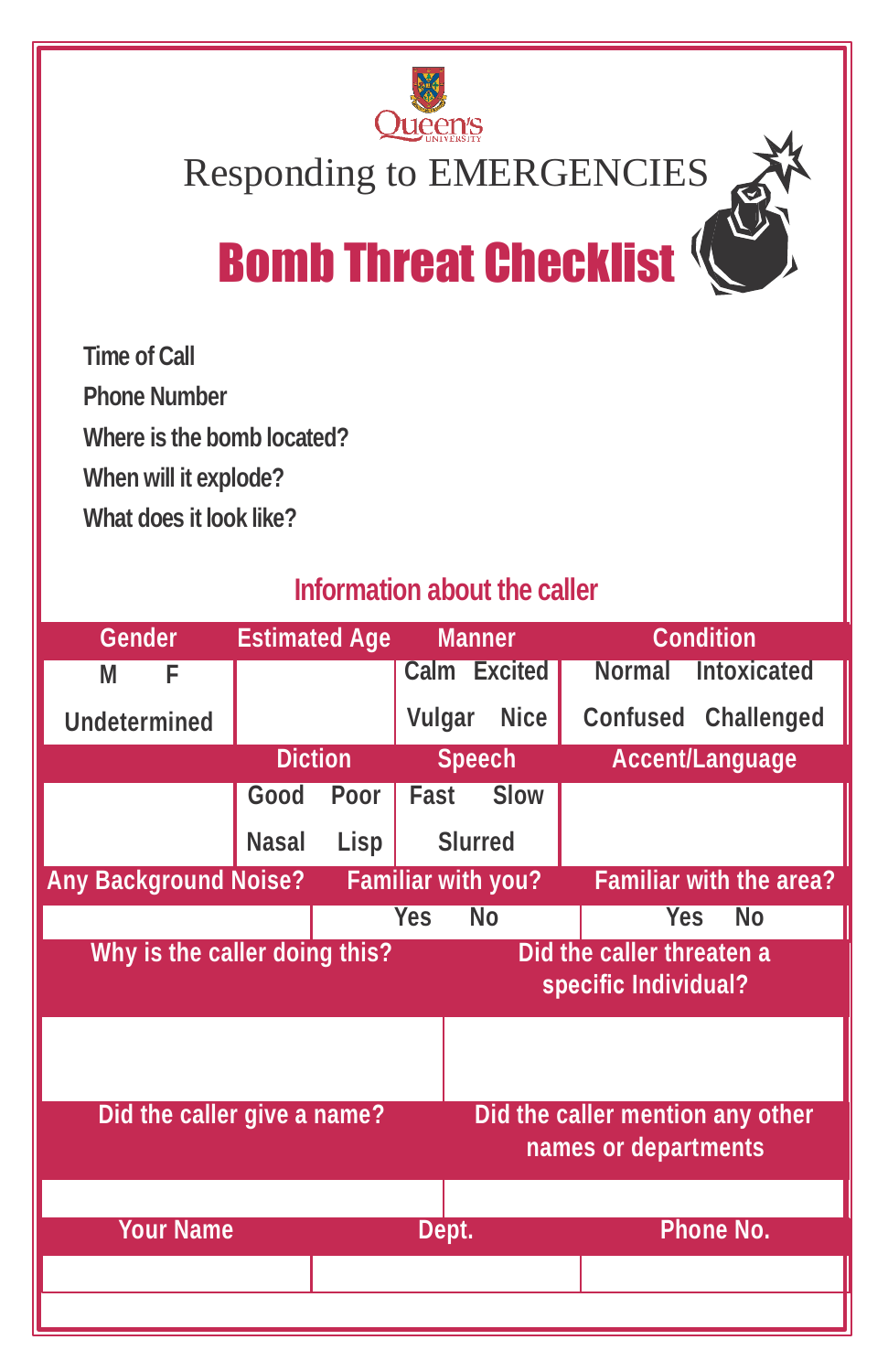



## Bomb Threats

- Take all bomb threats seriously.
- Remain calm and be courteous to the caller.
- Listen 'carefully' to the caller.
- Record the information listed on the telephone call display.
- If possible, ask questions: Where is the bomb? When will it explode? What does the bomb look like? Why are you doing this? What is your name? Most people who call in bomb threats don't expect to be questioned. By asking questions, you may actually get the caller to reveal important information about them.
- At the end of the call, notify Campus Security and Emergency Services immediately at **36111**.
- 
- Take a moment to complete the checklist on the following page. Security staff will meet with you to take a report.

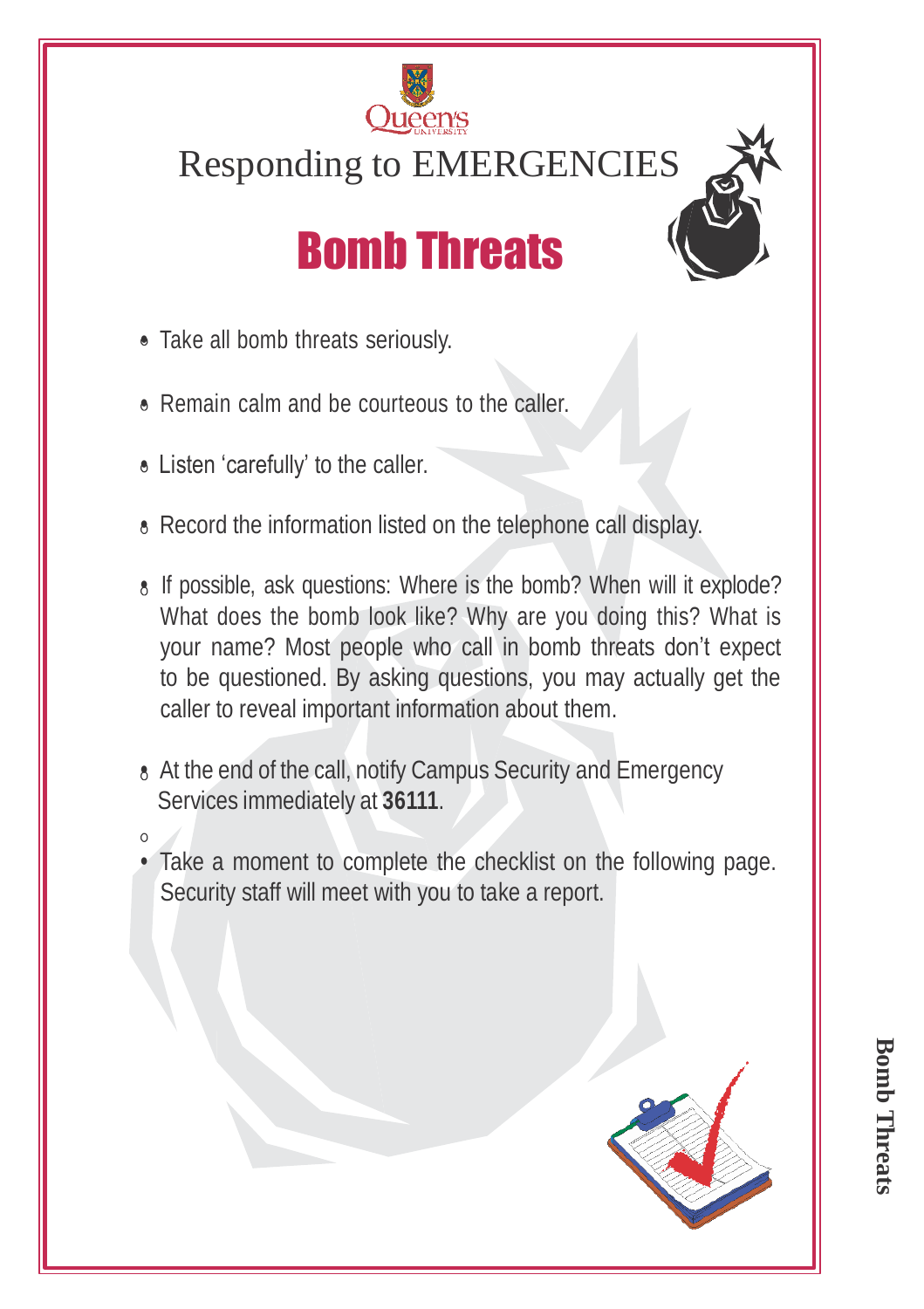

## Weather-Related and Utility Emergencies

### **During tornadoes, snow, ice or windstorms, or other weather emergencies:**

- listen to and comply with local weather advisories
- move toward the centre of the building or any office areas that do not have glass windows
- remain in the designated safe area until the threat has passed

### **During earthquakes:**

- yes, earthquakes of moderate magnitude can occur in Kingston
- stay inside and remain calm
- stay as far away from windows as possible and try to find something heavy to hide under (like a large desk)
- protect yourself physically, especially your head and neck
- do not run outside, as falling debris may cause injury

### **During a power blackout:**

**•** remain calm



- stay where you are. Emergency lighting for evacuation purposes will operate for a minimum of 20 minutes. If your are in Residence, flashlights are available at the front desk and in the main office areas.
- turn off all electrical equipment with manual switches



- unplug your computer to protect your equipment from possible power surges when the power returns
- Campus Security and Emergency Services will contact emergency services
- The if fire alarm system is down, watch patrols will be organized to visit floors and assess situations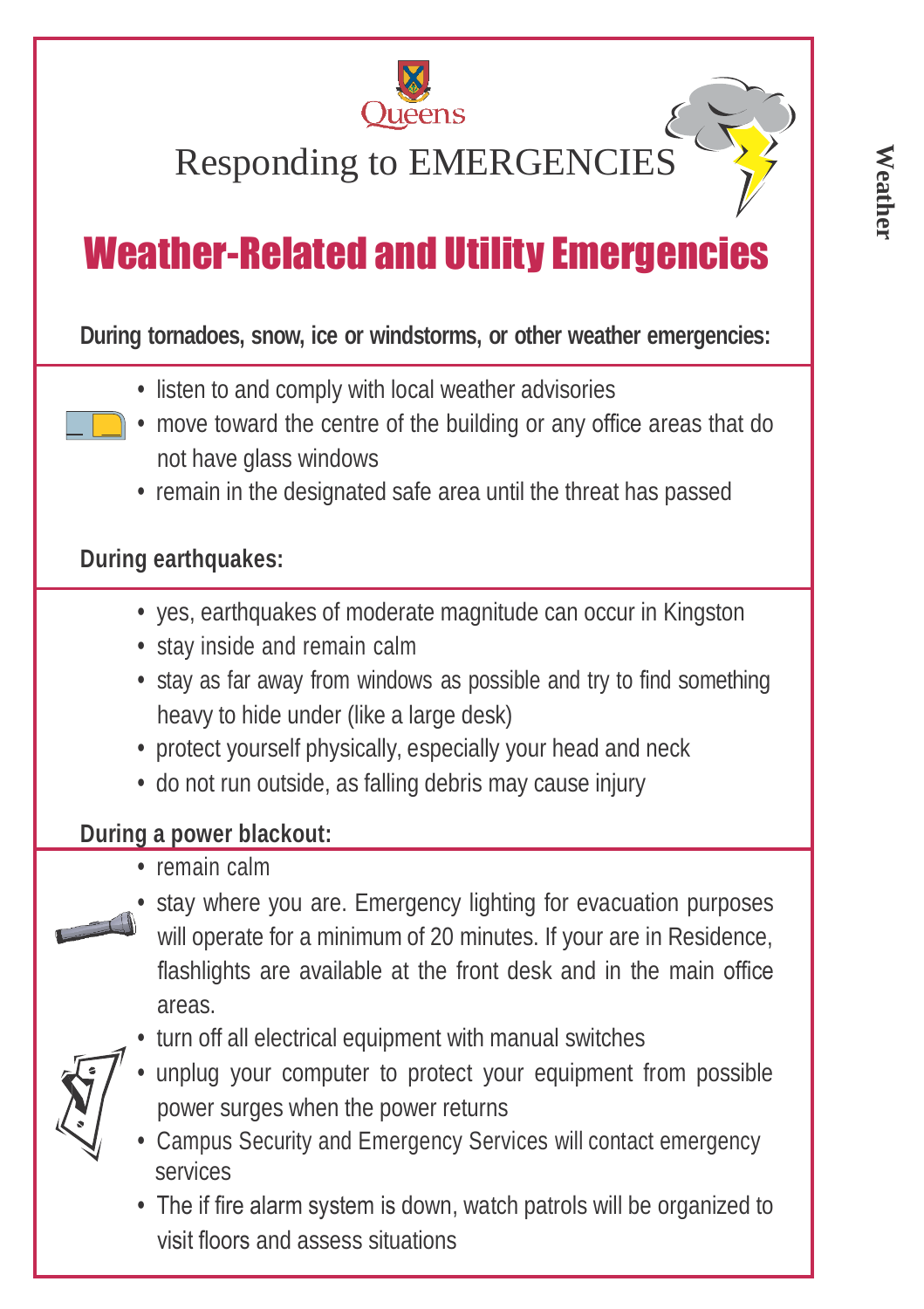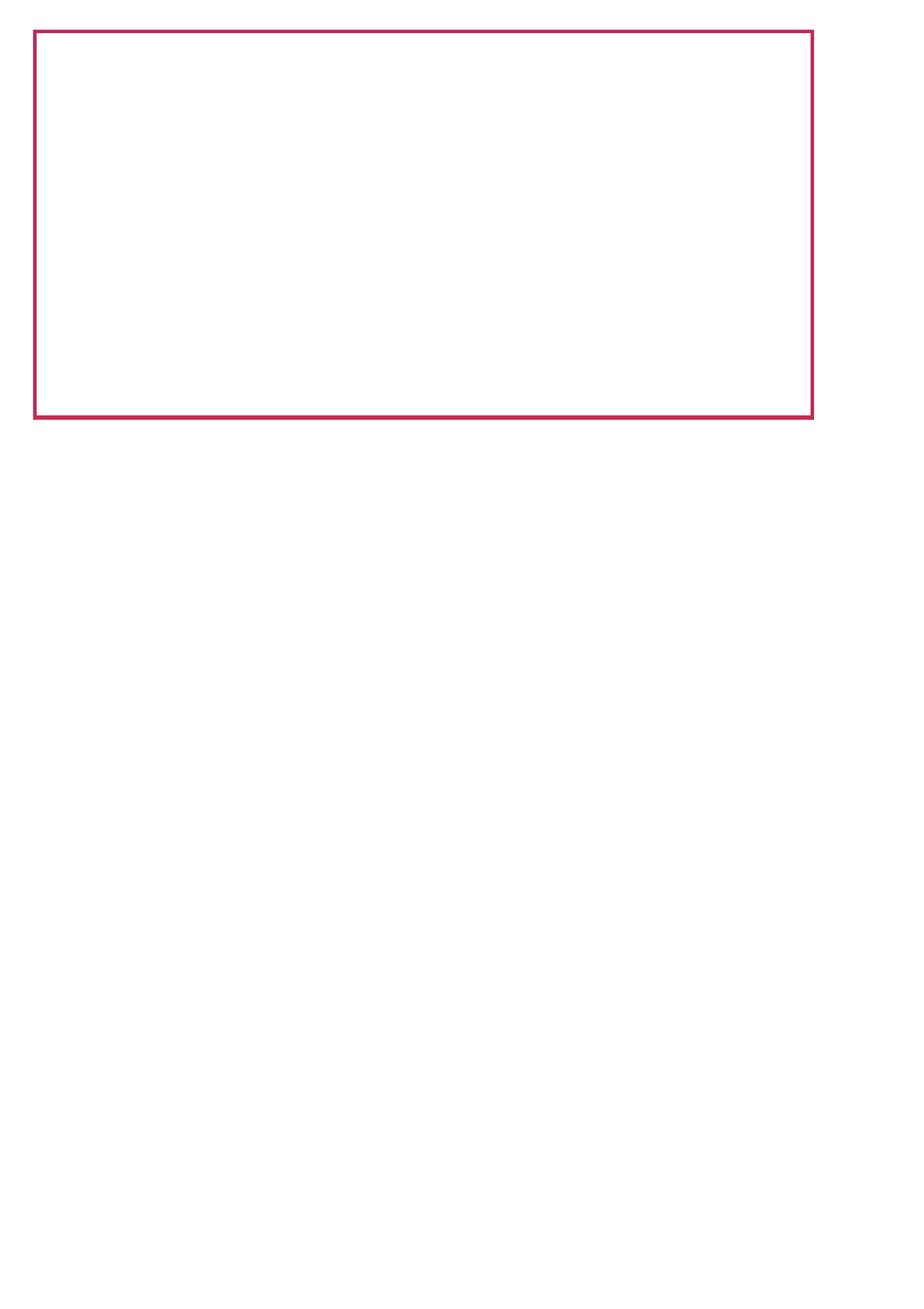

## Reporting a Health & Safety Issue or Concern

### **We encourage the reporting of health or safety concerns:**

- report your concern to your immediate supervisor or person-in-charge. Some resolution and remedial actions may need to involve the departmental safety committee or senior management.
- when the problem requires specialized expertise, then the issue will be referred to The Department of Environmental Health and Safety for further action and policy considerations.
- any employee may call The Department of Environmental Health and Safety at 32999 directly if their concern is not being addressed to their satisfaction.
- reports will be kept confidential if so requested.
- If you have a health or safety issue/concern during non-traditional hours, contact Campus Security @ 36111

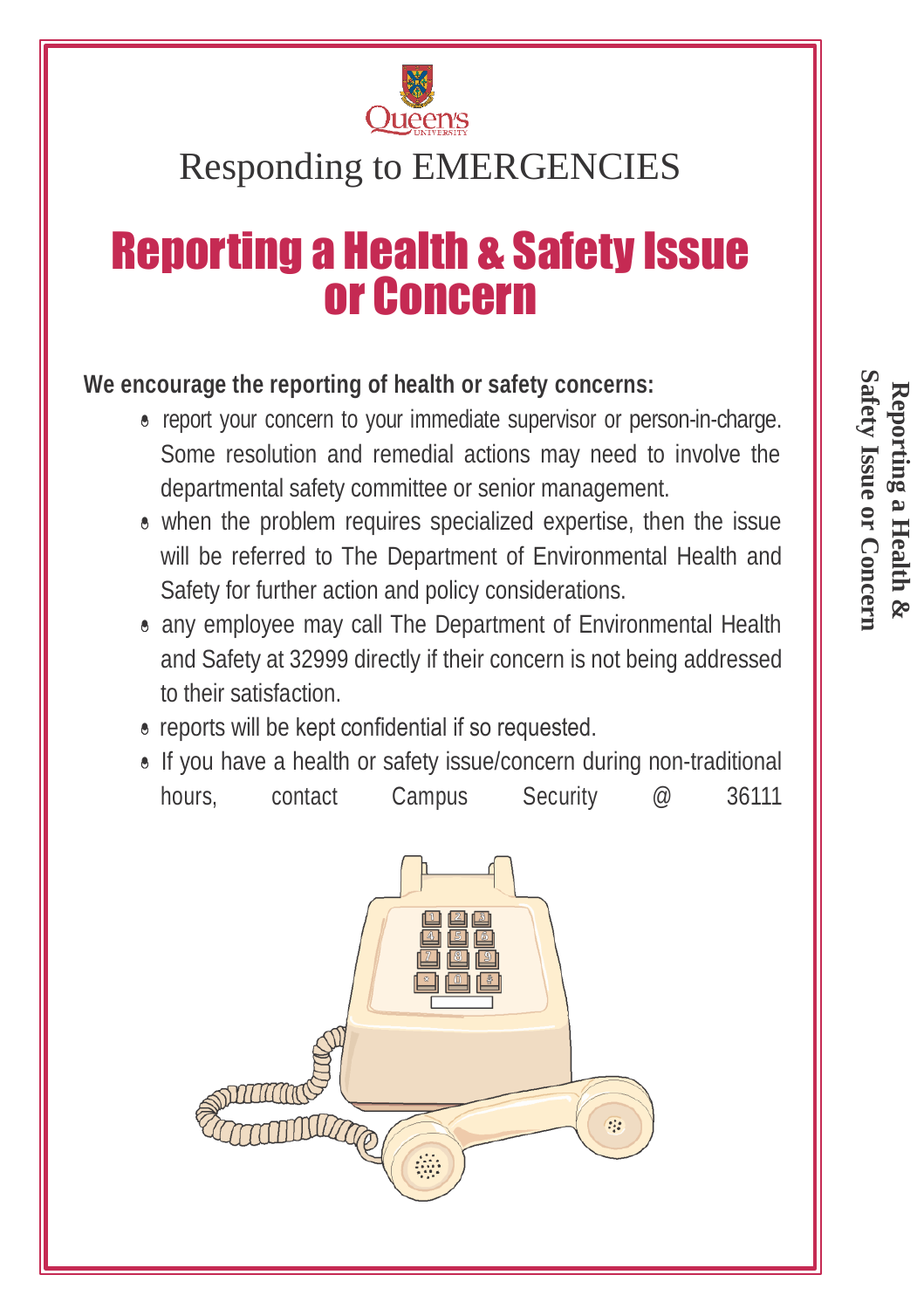

## Spills and Leaks

For spills or releases requiring special training, procedures or equipment (PPE) that is beyond the abilities of the present personnel, take the following steps:

- 1. Alert personnel in the immediate area.
- 2. Leave the container in place to aid identification by the HAZMAT Team
- 3. If the incident involves flammable material, control ignition sources, if safe to do so.
- 4. Evacuate the immediate area, closing doors to the affected area on the way out.
- 5. Activate the building fire alarm.
- 6. Call the Emergency Report Centre (ext. 36111). The Emergency Report Centre will contact the Department of Environmental Health and Safety.
- 7. Report to Campus Security and Emergency Services and the Department of Environmental Health and Safety near the main or designated entrance of the building.

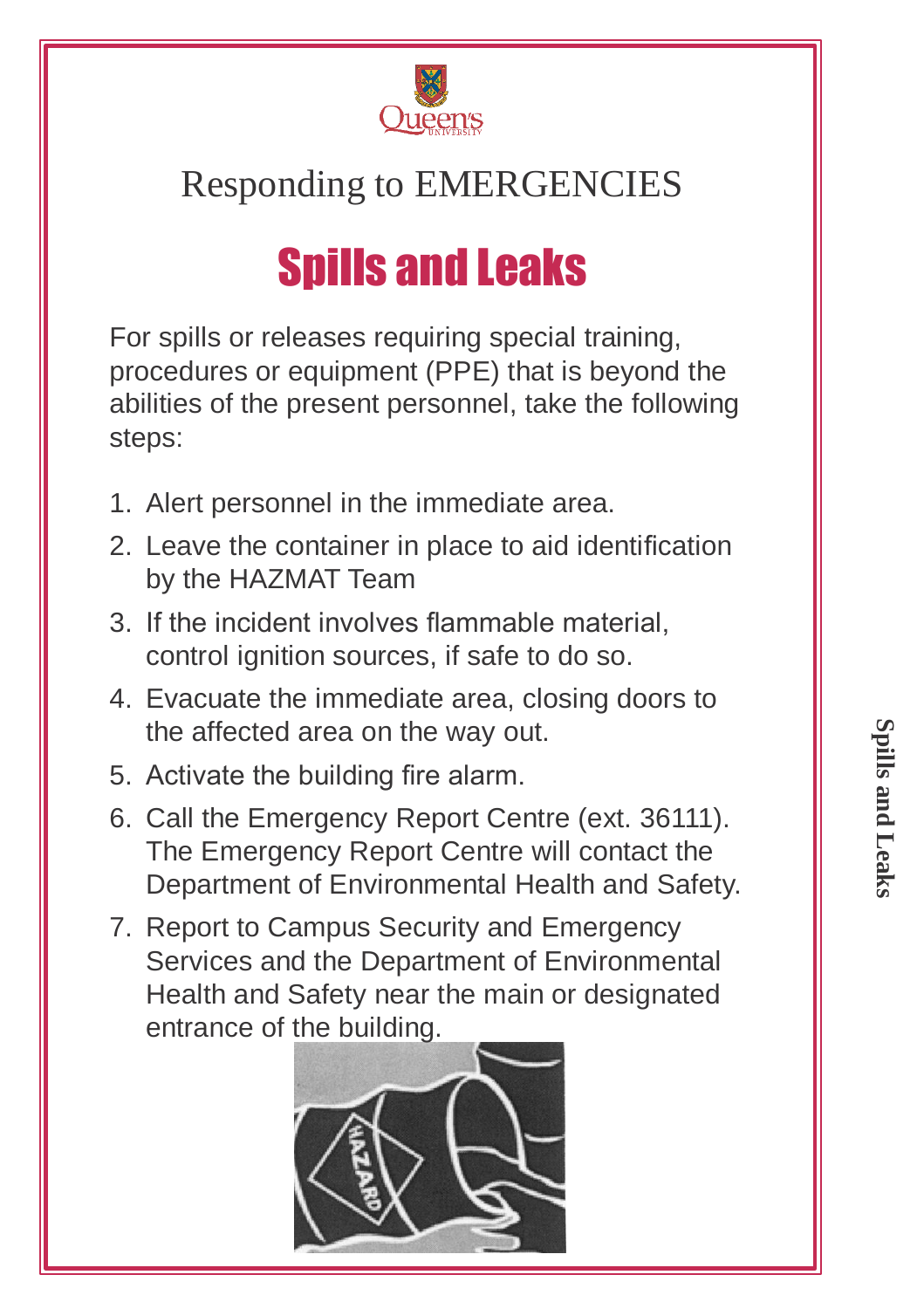

## Suspicious Odour

If you detect a suspicious odour:

- 1. During normal business hours, contact the Department of Environmental Health and Safety at ext. 32999 for assistance.
- 2. After hours, contact Campus Security and Emergency Services at ext. 36111.
- 3. Describe the location of the odour and the characteristic of the odour itself.
- 4. Leave the immediate area and wait for assistance.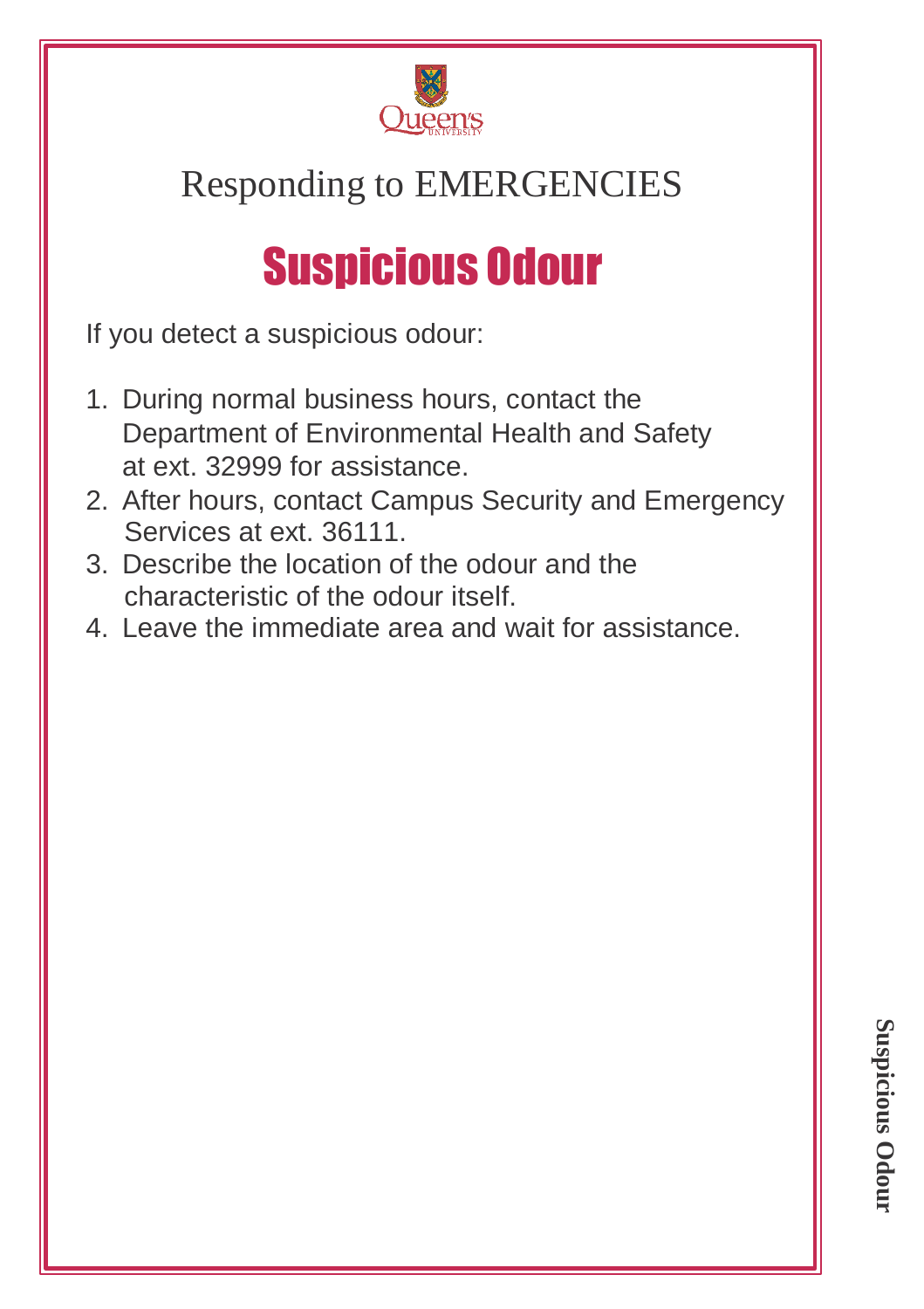

## Infectious Disease

Any faculty, staff or student who is concerned for their personal health because of an infectious disease, or is aware that a visitor, student, faculty of staff at Queen's has an infectious disease, should report their concerns to the supervisor, department head or any other person in authority.

The supervisor, department head or person in authority shall report, in confidence, the concern to the Director of Environmental Health and Safety, who will invoke the procedures outlined in the Infectious Disease Reporting Policy.